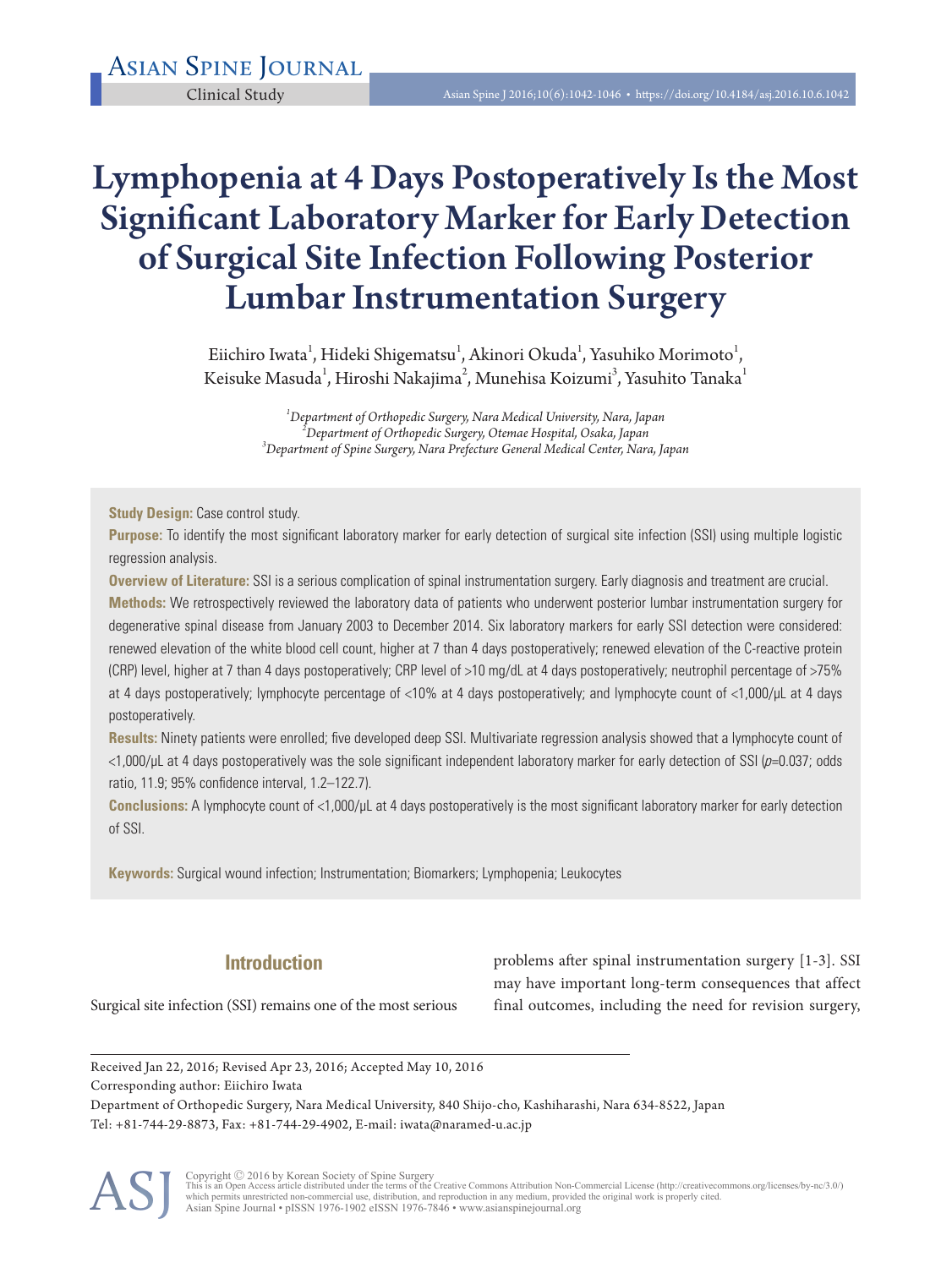persistent pain or deformity, additional hospitalization, prolonged recovery time, and considerable expenses [4- 6]. Infection rates after spinal instrumentation surgery reportedly range from 2.2%–8.5% [7-10]. Preventing SSI is important; however, when an infection does occur, early diagnosis and treatment are crucial to avoid aggravation [4,11-13]. A diagnosis of SSI should be made based on indicators of systemic infection, such as body temperature (BT), laboratory data, imaging techniques (e.g., computed tomography, magnetic resonance imaging, and fluorine-18-fluorodeoxglucose positron emission tomography) [14-17], and local findings such as tenderness, swelling, redness, and purulent discharge [11,13]. However, high BT is not a specific sign of SSI [11,12,18,19], and the above-mentioned imaging techniques are expensive when used as screening tools. Therefore, postoperative laboratory markers are frequently used to screen for SSI because of their objectivity and convenience [4,11,12,18]. Several laboratory markers for early detection of SSI have been reported [4,12]. The present study aimed to identify the most significant laboratory marker for early detection of SSI using multiple logistic regression analysis.

## **Materials and Methods**

After receiving approval from the Institutional Review Board of the participating institutions, we retrospectively reviewed the medical records of patients who underwent posterior lumbar instrumentation surgery for degenerative spinal disease from January 2003 to December 2014. The records were examined for the evidence of deep SSI and to collect laboratory data. A diagnosis of SSI was defined using the Centers for Disease Control and Prevention criteria [20]. A diagnosis of deep SSI was made only if the attending surgeon diagnosed deep SSI because of recognizing fever or wound discharge amongst other symptoms, and conducted debridement within 4 weeks. Each patient underwent single or two-segment posterior lumbar instrumentation surgery and laboratory data collection preoperatively and at 4 and 7 days postoperatively. Patients with trauma, tumors, infection, or chronic inflammatory disease (e.g., rheumatoid arthritis), those undergoing dialysis, those with a preoperative C-reactive protein (CRP) level of >2 mg/dL, and those with a history of surgery to the lumbar spine were excluded. The enrolled patients were categorized into two groups: an SSI group and a non-SSI group. In total, 90 patients' data were

evaluated in the study. Of these patients, five developed deep SSI. We collected laboratory data regarding the CRP level, white blood cell (WBC) count, and WBC differential (neutrophil and lymphocyte percentages) preoperatively and at 4 and 7 days postoperatively. The CRP level was measured using the latex agglutination method, and an automatic cell counter determined the WBC count. Neutrophil and lymphocyte counts were calculated from the WBC count and WBC differential. The operating time and intraoperative blood loss volume were also measured.

Six laboratory markers for early detection of SSI were reviewed [11,12,18,19]: renewed elevation of the WBC count, higher at 7 than at 4 days postoperatively; renewed elevation of the CRP level, higher at 7 than at 4 days postoperatively; CRP level of >10 mg/dL at 4 days postoperatively; neutrophil percentage of >75% at 4 days postoperatively; lymphocyte percentage of <10% at 4 days postoperatively; and lymphocyte count of <1,000/μL at 4 days postoperatively. Univariate analysis was performed to identify the associations between each laboratory marker and the presence of SSI. Quantitative data were analyzed with the Mann-Whitney U-test and Student's *t*-test. Qualitative data were analyzed with Fisher's exact probability test. To identify independent predictive laboratory markers for early detection of SSI, multivariate logistic regression analysis was performed using variables with a *p*-value of <0.20 in the univariate analysis by stepwise forwardselection. All statistical analyses were carried out using SPSS ver. 22.0 (IBM Corp., Armonk, NY, USA). A *p*-value of <0.05 was considered statistically significant.

### **Results**

Ninety patients' data were evaluated in the present study. Five patients who developed deep SSI were assigned to the SSI group (1 man, 4 women), and the remaining 85 patients were assigned to the non-SSI group (31 men, 54 women). The median ages at surgery in the SSI and non-SSI groups were 73.0 and 68.5 years, respectively. The mean operating times in the SSI and non-SSI groups were 170 minutes (range, 143–315 minutes) and 243 minutes (range, 80–410 minutes), respectively, and the mean intraoperative blood loss volumes were 305 mL (range, 100–600 mL) and 345 mL (range, 20–2,440 mL), respectively. The mean±standard deviation of fused segments in the SSI and non-SSI groups was 1.4±0.5 and 1.2±0.4, respectively. There were no significant differences in age,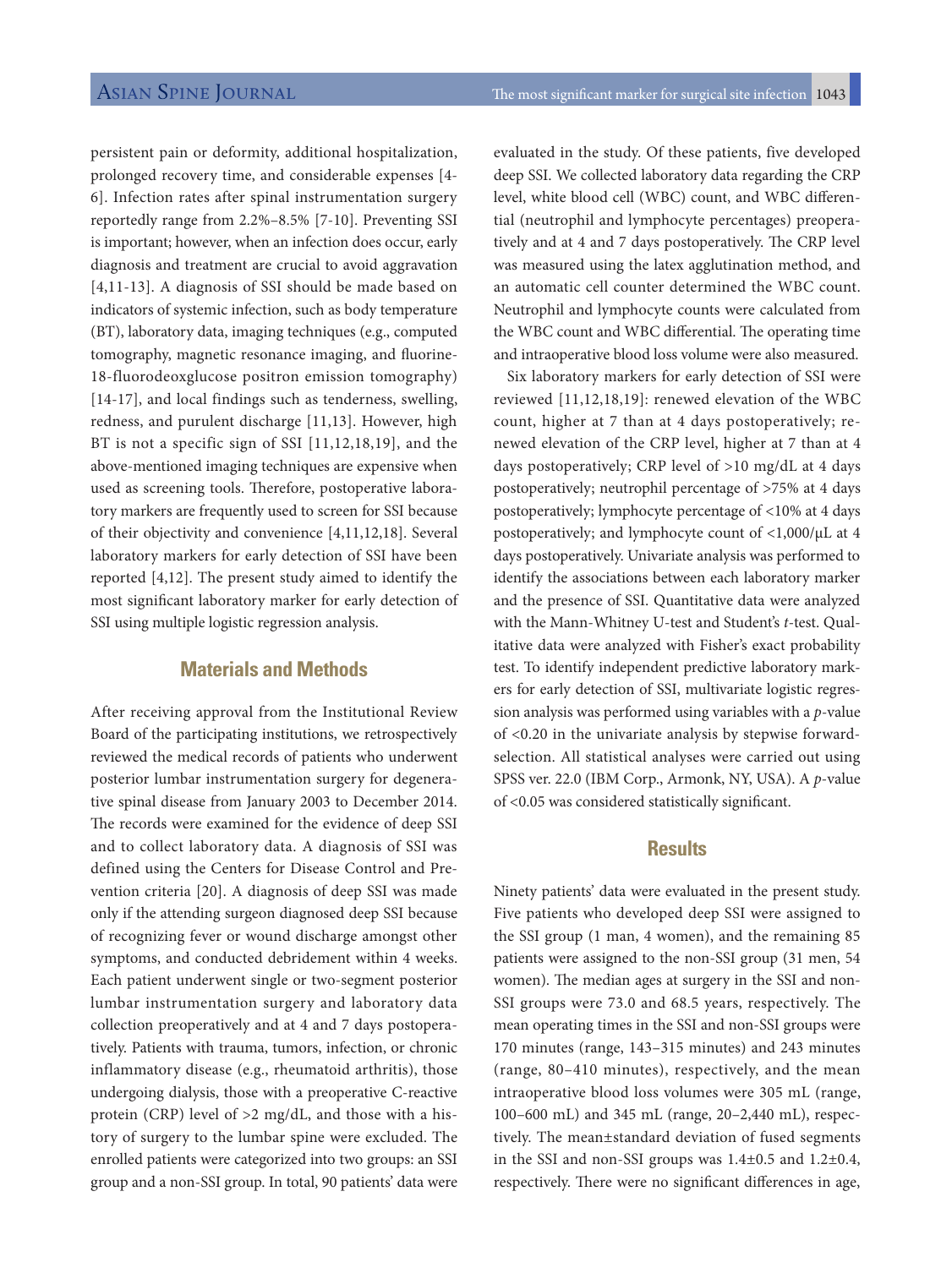#### **Table 1.** Patients' demographic data

| Variable              | SSI group<br>$(n=5)$ | Non-SSI group<br>$(n=85)$ | $p$ -value |
|-----------------------|----------------------|---------------------------|------------|
| Age (yr)              | 73.0 (57-78)         | 68.5 (33-84)              | 0.277      |
| Sex (male: female)    | 1:4                  | 31:54                     | 0.413      |
| Operating time (min)  | 170 (143-315)        | 243 (80-410)              | 0.262      |
| Blood loss (mL)       | 305 (100-600)        | 345 (20-2,440)            | 0.906      |
| No. of fused segments | $1.4 \pm 0.5$        | $1.2 \pm 0.4$             | 0.185      |

Values are presented as median (range) or mean±standard deviation unless otherwise indicated. SSI, surgical site infection.

#### **Table 2.** Univariate analysis between SSI and non-SSI groups

| Variable                                                                   | SSI groups<br>$(n=5)$ | Non-SSI groups<br>$(n=85)$ | <i>p</i> -value |
|----------------------------------------------------------------------------|-----------------------|----------------------------|-----------------|
| Renewed elevation of white blood cell count, 7 (>4 days postoperatively)   |                       | 18                         | 0.690           |
| Renewed elevation of C-reactive protein level, 7 (>4 days postoperatively) |                       | 13                         | 0.603           |
| C-reactive protein level of >10 mg/dL at 4 days postoperatively            |                       | っ                          | $0.023a}$       |
| Neutrophil percentage of >75% at 4 days postoperatively                    |                       | 11                         | 0.166           |
| Lymphocyte percentage of <10% at 4 days postoperatively                    |                       | 3                          | 0.832           |
| Lymphocyte count of <1,000/µL at 4 days postoperatively                    | $\overline{4}$        | 16                         | $0.010^{a}$     |

Positive patient's number.

SSI, surgical site infection.

a)Statistically significant  $(p<0.05)$ .

**Table 3.** Multivariate analysis of predictive laboratory markers for early detection of surgical site infection

|                                                                  | <i>p</i> -value | Odds ratio | 95% Confidence interval |
|------------------------------------------------------------------|-----------------|------------|-------------------------|
| Lymphocyte count of $<$ 1,000/ $\mu$ L at 4 days postoperatively | 0.037           |            | 1 2–122 7               |

sex, operating time, intraoperative blood loss, or the number of fused segments between the two groups (Table 1). Univariate analysis revealed a statistically significant difference in the CRP level of >10 mg/dL at 4 days postoperatively and the lymphocyte count of <1,000/μL at 4 days postoperatively between the two groups (*p*=0.023 and *p*=0.010, respectively) (Table 2). On multiple logistic regression, variables with a *p*-value of <0.20 on univariate analysis (CRP level of >10 mg/dL at 4 days postoperatively, neutrophil percentage of >75% at 4 days postoperatively, and lymphocyte count of <1,000/μL at 4 days postoperatively) were analyzed as dependent variables. A lymphocyte count of <1,000/μL at 4 days postoperatively was the only significant independent laboratory marker for early detection of SSI (*p*=0.037; odds ratio, 11.9; 95% confidence interval, 1.2–122.7) (Table 3).

## **Discussion**

The objective of SSI treatment after spinal instrumentation surgery is not only to resolve infection but also to maintain spinal stability. Ishii et al. [21] reported that patients who developed SSI and were able to retain their implants were suspected and diagnosed at an early stage. They also found that early diagnosis at a low intensity of infection may reduce the necessity of implant removal. Diagnosis of SSI may be made based on signs of systemic infection, such as BT, laboratory markers, and some imaging techniques, in combination with local findings, such as tenderness, swelling, redness, and purulent discharge [6,13]. However, some authors have reported high BT as not a SSI-specific sign [11,12,18,19], and imaging techniques are expensive when used as a screening tool. Therefore,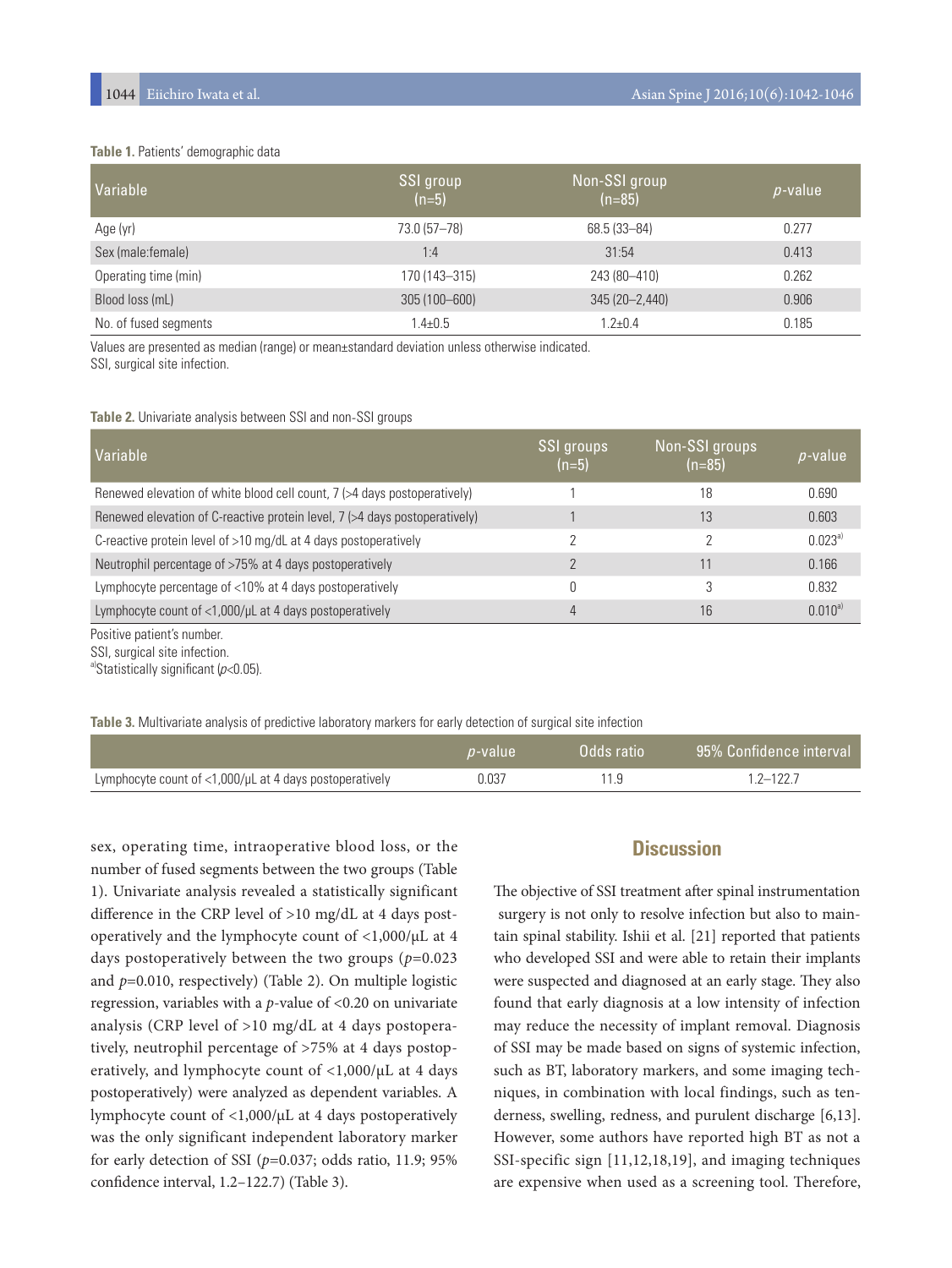it is impossible to use these tests in all cases. Postoperative laboratory markers are frequently used as a screening test for diagnosis of SSI because of their objectivity and convenience [4,11,12,18]. The most widely implemented laboratory markers are the CRP level and WBC count, which can easily be measured at most institutions. In the present study, we reviewed six laboratory markers related to the CRP level and WBC count for early detection of SSI as previously reported [11,12,18,19]. Several authors have reported that the CRP level is the most sensitive inflammatory marker [18,22]. CRP is induced by interleukin-6 and synthesized by hepatocytes; its level thus reflects the degree of inflammatory response and surgical injury [23]. Larsson et al. [22] were the first to report changes in the CRP level after posterior lumbar instrumentation surgery. They found that the level tended to peak after postoperative day 3. However, Takahashi et al. [18] reported that the postoperative CRP level peaked on day 2, and Aono et al. [12] reported that it peaked on day 4. With the peak in the postoperative CRP level ranging from day 2 to 4, all four groups agreed that renewed elevation of the CRP level or an increase in the CRP level after the peak day suggests the possibility of SSI [11,12,23]. Takahashi and Collegues [11,18] reported that the WBC count and WBC differential are useful for early detection of surgical wound infection following spinal instrumentation surgery. Furthermore, changes in the WBC count, particularly the neutrophil count, serves as a useful marker of postoperative progress over time [18]. Takahashi et al. [18] also reported that another increase in the neutrophil and WBC counts several days after surgery was one of the most important signs of bacterial infection. They concluded that a renewed elevation of the postoperative WBC and neutrophil counts after days 4 to 7 and a postoperative neutrophil percentage of >75% after day 4 may be critical signs of infection [11,18]. Conversely, lymphocytes, which are involved in nonspecific biophylaxis, often decrease after invasion, regardless of noninfectious or infectious invasion. They reported that in patients with infection, the percentage and number of lymphocytes significantly decreased on day 4. This represents immune depression and indicates the possibility of predominance of anti-inflammatory cytokines and attendant compensatory anti-inflammatory response syndrome [24]. Patients having this condition are more susceptible to and often develop postoperative infection. They concluded that postoperative lymphopenia of <10% or <1,000/μL after

4 days indicates a possible surgical wound infection [11,18]. With reference to these reports, we identified the most significant laboratory marker for early detection of SSI using multiple logistic regression analysis. As a result, a lymphocyte count of <1,000/μL at 4 days postoperatively was the only significant independent laboratory marker for early detection of SSI.

Our study has several limitations. First, as it was a retrospective study, there may have been an inherent bias associated with patient selection and missing patient information. Patients who did not meet SSI criteria were placed in a non-SSI group, which may reflect a significant underestimation of the actual number of SSI cases. Another limitation is the possibility that a type 2 error may have occurred because of the relatively small number of SSI cases. Herein, only a lymphocyte count of <1,000/μL at 4 days postoperatively was considered statistically significant in the multiple logistic regression analysis; however, if a higher number of SSI cases had been evaluated, another statistically significant index may have been identified. A prospective study and larger cohort may address these problems.

## **Conclusions**

The present study indicates that a lymphocyte count of <1,000/μL at 4 days postoperatively is the most significant laboratory marker for early detection of SSI.

## **Conflict of Interest**

No potential conflict of interest relevant to this article was reported.

## **References**

- 1. Olsen MA, Nepple JJ, Riew KD, et al. Risk factors for surgical site infection following orthopaedic spinal operations. J Bone Joint Surg Am 2008;90:62-9.
- 2. Pull ter Gunne AF, Cohen DB. Incidence, prevalence, and analysis of risk factors for surgical site infection following adult spinal surgery. Spine (Phila Pa 1976) 2009;34:1422-8.
- 3. Fang A, Hu SS, Endres N, Bradford DS. Risk factors for infection after spinal surgery. Spine (Phila Pa 1976) 2005;30:1460-5.
- 4. Mok JM, Guillaume TJ, Talu U, et al. Clinical out-